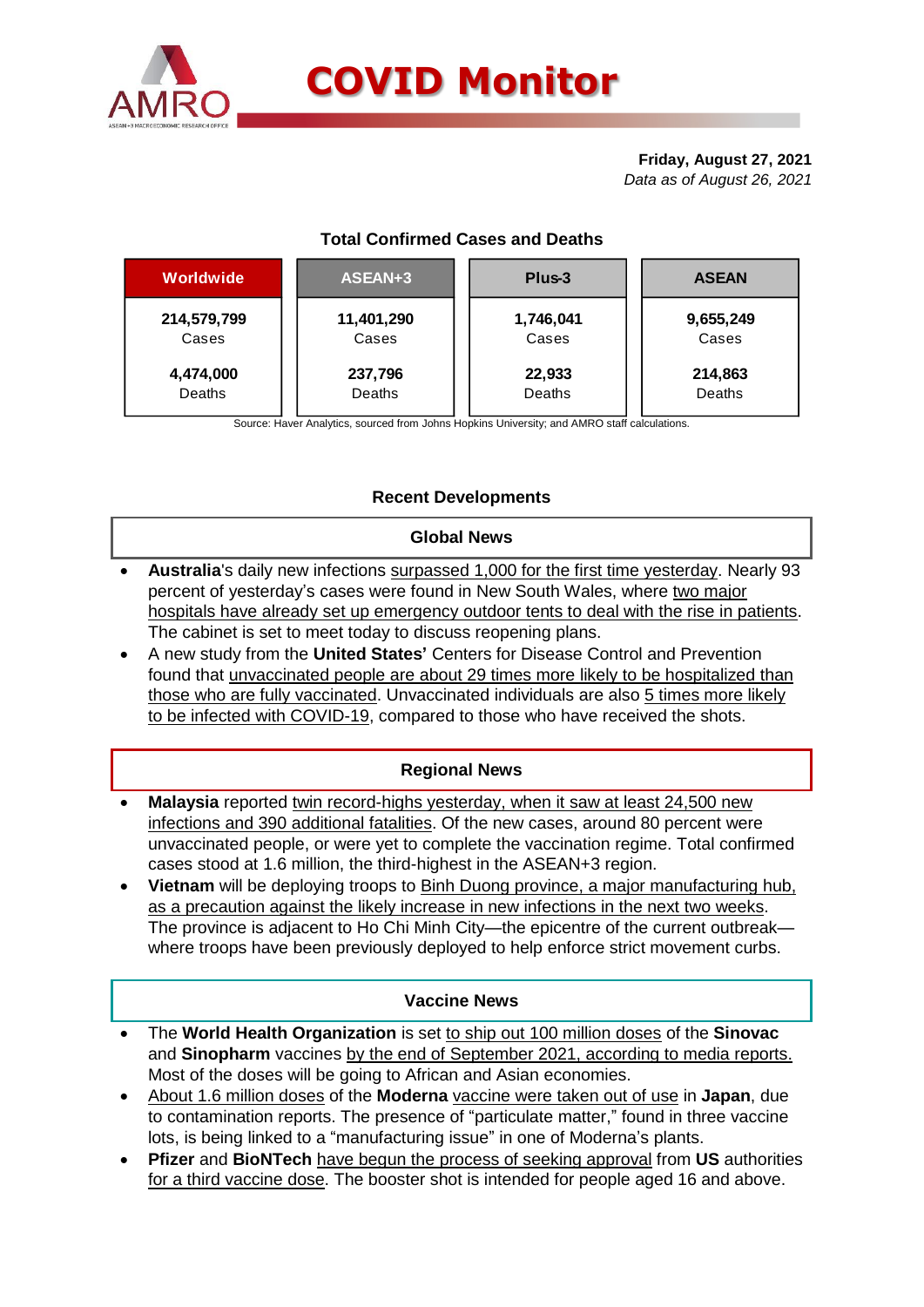| <b>Economy</b>           | (000)   | <b>Total Cases Cases per 1M</b><br><b>Population</b> | <b>New</b><br>$\text{Case} \text{s}^1$ | New Cases <sup>1</sup><br>since $2020^2$ | <b>New Cases</b><br>per 1M Pop. <sup>1</sup> | <b>ANew</b><br>$\mathsf{Cases}^1$ | $\Delta\%$ New<br>$\text{Case} \text{s}^1$ | <b>Total</b><br><b>Deaths</b> | <b>New</b><br>Deaths <sup>1</sup> | <b>Fatality</b><br><b>Rate (%)</b> |
|--------------------------|---------|------------------------------------------------------|----------------------------------------|------------------------------------------|----------------------------------------------|-----------------------------------|--------------------------------------------|-------------------------------|-----------------------------------|------------------------------------|
| Global                   | 214,580 |                                                      | 654,237                                | تتمس                                     |                                              | $-902$                            | 0.3                                        | 4,474,000                     | 10,035                            | 2.1                                |
| ASEAN+3                  | 11,401  |                                                      | 111,983                                |                                          |                                              | $-1,315$                          | 1.0                                        | 237,796                       | 2,388                             | 2.1                                |
| Plus-3                   | 1,746   |                                                      | 24,853                                 |                                          |                                              | 2,667                             | 1.5                                        | 22,933                        | 48                                | 1.3                                |
| <b>ASEAN</b>             | 9,655   |                                                      | 87,130                                 |                                          |                                              | $-3,982$                          | 0.9                                        | 214,863                       | 2,340                             | 2.2                                |
|                          |         |                                                      |                                        |                                          |                                              |                                   |                                            |                               |                                   |                                    |
| China                    | 95      | 67                                                   | 27                                     |                                          | $\Omega$                                     | $-19$                             | 0.0                                        | 4,636                         | 0                                 | 4.9                                |
| Hong Kong, China         | 12      | 1,582                                                | 4                                      | <b>A</b>                                 |                                              | 1                                 | 0.0                                        | 212                           | $\Omega$                          | 1.8                                |
| Japan                    | 1,394   | 11,085                                               | 23,065                                 |                                          | 183                                          | 2,739                             | 1.8                                        | 15,820                        | 38                                | 1.1                                |
| Korea                    | 245     | 4,710                                                | 1,757                                  |                                          | 34                                           | $-54$                             | 0.7                                        | 2,265                         | 10                                | 0.9                                |
|                          |         |                                                      |                                        |                                          |                                              |                                   |                                            |                               |                                   |                                    |
| Indonesia                | 4,044   | 14,984                                               | 16,205                                 |                                          | 60                                           | $-6,101$                          | 0.4                                        | 130,182                       | 1,078                             | 3.2                                |
| Malaysia                 | 1,641   | 49,392                                               | 21,626                                 |                                          | 651                                          | 591                               | 1.4                                        | 15,211                        | 247                               | 0.9                                |
| Philippines              | 1,899   | 17,259                                               | 15,457                                 |                                          | 140                                          | 2,508                             | 0.8                                        | 32,728                        | 264                               | 1.7                                |
| Singapore                | 67      | 11,738                                               | 80                                     | ∼                                        | 14                                           | 30                                | 0.1                                        | 52                            | 1                                 | 0.1                                |
| Thailand                 | 1,121   | 16,479                                               | 18,716                                 |                                          | 275                                          | $-2,725$                          | 1.8                                        | 10,314                        | 247                               | 0.9                                |
|                          |         |                                                      |                                        |                                          |                                              |                                   |                                            |                               |                                   |                                    |
| <b>Brunei Darussalam</b> | 2.16    | 4,787                                                | 173                                    |                                          | 384                                          | 116                               | 12.5                                       | 6                             | $\Omega$                          | 0.3                                |
| Cambodia                 | 90.96   | 5,433                                                | 462                                    | <b>Service State</b>                     | 28                                           | $-93$                             | 0.5                                        | 1,841                         | 13                                | 2.0                                |
| Lao PDR                  | 14.10   | 1.941                                                | 399                                    |                                          | 55                                           | 120                               | 3.2                                        | 12                            | 0                                 | 0.1                                |
| Myanmar                  | 383.51  | 7,185                                                | 2,536                                  |                                          | 48                                           | $-468$                            | 0.7                                        | 14,850                        | 129                               | 3.9                                |
| Vietnam                  | 392.94  | 4,076                                                | 11,475                                 |                                          | 119                                          | 2,041                             | 3.3                                        | 9,667                         | 360                               | 2.5                                |
|                          |         |                                                      |                                        |                                          |                                              |                                   |                                            |                               |                                   |                                    |
| Australia                | 49      | 1,879                                                | 941                                    |                                          | 36                                           | 361                               | 2.1                                        | 991                           | 2                                 | 2.0                                |
| Brazil                   | 20.677  | 97,819                                               | 26,050                                 |                                          | 123                                          | $-3.828$                          | 0.1                                        | 577.565                       | 703                               | 2.8                                |
| France                   | 6,557   | 100,891                                              | 18,138                                 |                                          | 279                                          | $-2,109$                          | 0.3                                        | 112,415                       | 87                                | 1.7                                |
| Germany                  | 3,923   | 47,281                                               | 9,817                                  | M                                        | 118                                          | 4,075                             | 0.3                                        | 92,108                        | 21                                | 2.3                                |
| India                    | 32,559  | 23,773                                               | 28,529                                 |                                          | 21                                           | $-5,900$                          | 0.1                                        | 436,365                       | 397                               | 1.3                                |
| United Kingdom           | 6,660   | 99,025                                               | 38,251                                 |                                          | 569                                          | 7,872                             | 0.6                                        | 132,465                       | 156                               | 2.0                                |
| <b>United States</b>     | 38,201  | 115,392                                              | 154,629                                |                                          | 467                                          | 14,430                            | 1.2                                        | 630,560                       | 1,180                             | 1.7                                |

### **ASEAN+3 and Selected Economies: Confirmed COVID-19 Cases and Deaths**

Source: Haver Analytics, sourced from Johns Hopkins University; and AMRO staff calculations.

1/ Values show the 7-day average. 2/ Since January 31, 2020.

## **ASEAN+3 and Selected Economies: Total Vaccines Administered**



## **ASEAN+3 and Selected Economies: Vaccinations and Aspired Population Coverage**





Source: Haver Analytics, sourced from Our World in Data; and AMRO staff calculations.

Note: Single vaccination doses only. This does not measure the number of people vaccinated, as two doses are required with most available vaccines. Data is reported at irregular intervals; numbers show latest available.

Sources: Our World in Data via Haver Analytics; various media sources; Economist Intelligence Unit; and AMRO staff estimates and calculations. Note: Percent of population vaccinated shows total administered doses divided by two to reflect the two-dose regime of most vaccines—it does not necessarily reflect the actual number of fully vaccinated people. Aspired 2021 targets and completion dates of widespread vaccination are goals, forecasts, or estimates.

■ Aspired 2021 target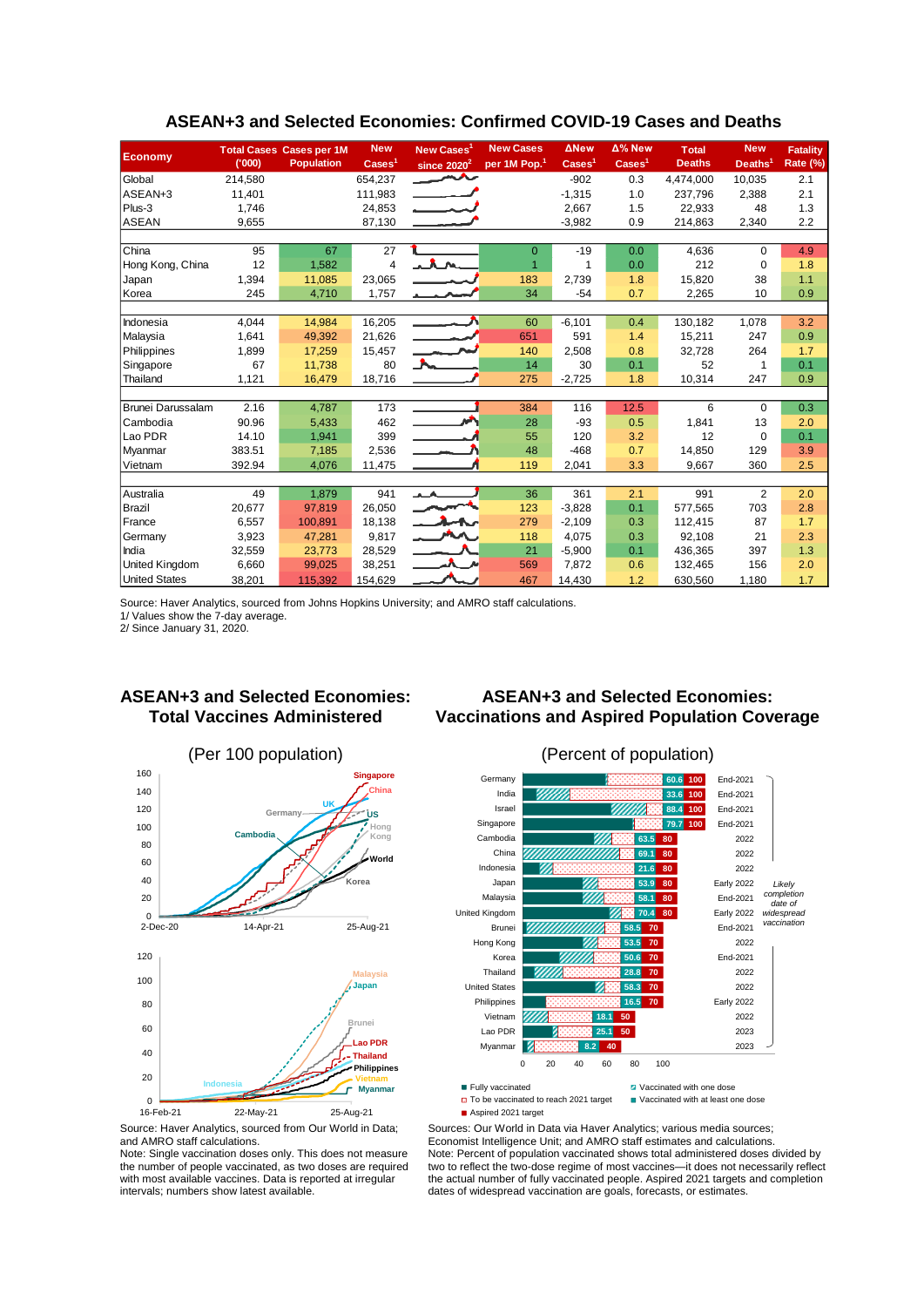



Source: Haver Analytics, sourced from Johns Hopkins University; and AMRO staff calculations.

3